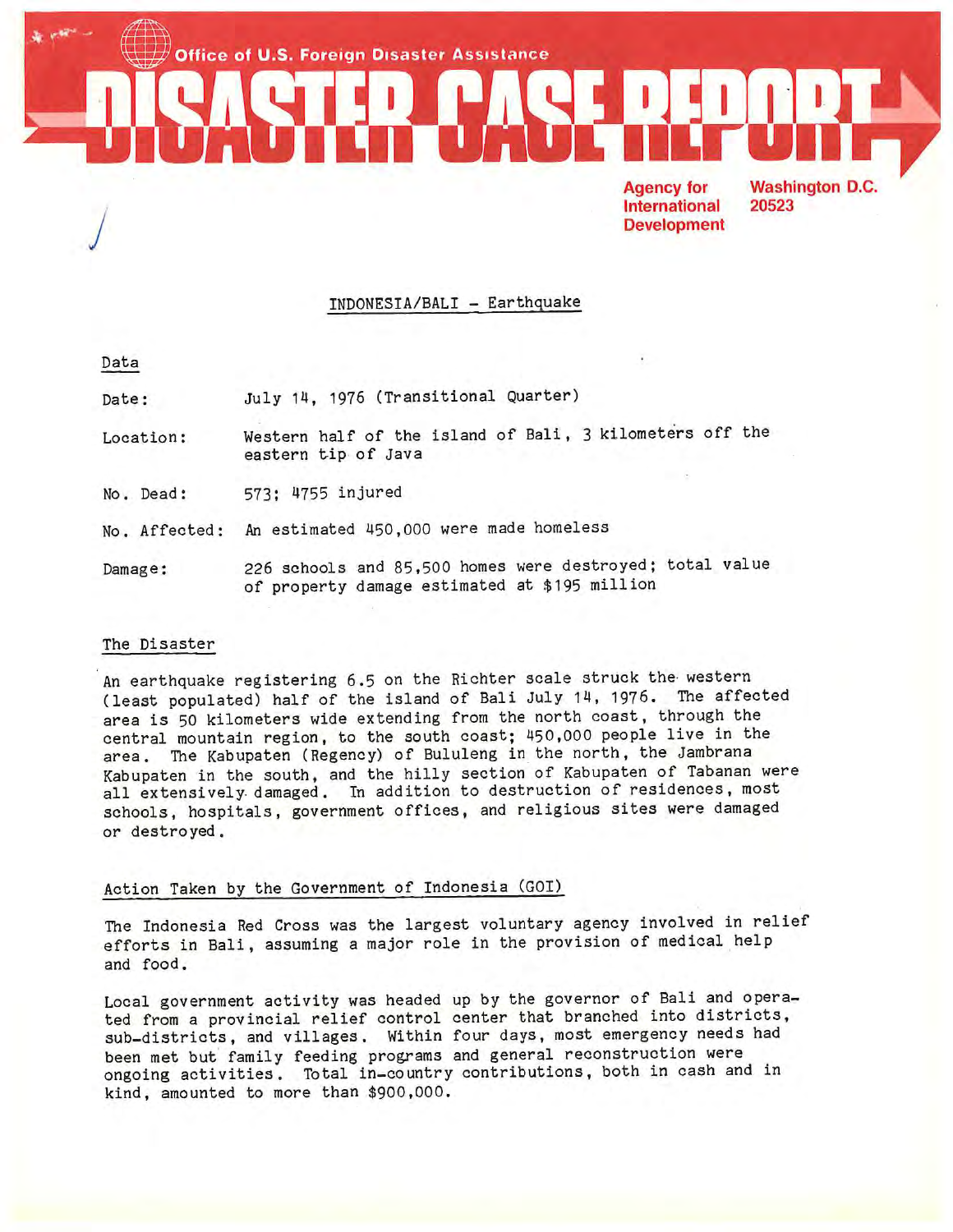#### INDONESIA/BALI - Earthquake

# Assistance Provided by the United States Government (USG}

On July 19, five days after the quake, the U.S. Ambassador exercised his disaster relief authority and issued a check for \$6,000 to purchase lanterns and sleep mats for direct distribu**tion by CARE •.** •.•••..•...•....•.•.••..•••.•••••••..••••••••••.• . •..•. **\$6, <sup>000</sup>**

On July 22nd, the GOI requested tents, blankets, and cots. The Office of U.S. Foreign Disaster Assistance created a \$212,000 fund to provide 570 tents, 310 cots, and 1,000 blankets from its stockpile in Singapore. These funds were also used to replace the emergency items in both the Singapore and Guam **stockpiles ......... . ......... ... ................ .... ............... \$212,000** 

The U.S. A.I.D. Mission in Indonesia also authorized the diversion of P.L. 480 foodstuffs from voluntary agency stocks as follows: 670 tons of soy fortified sorghun grits and whey soy drink mix to CARE valued at \$538,690; 950 bags of soy fortified bulgar, wheat soy blend, rolled oats, and non-fat dried milk to CRS valued at \$6,050; and 700 bags of rolled oats to CWS valued at \$3,850. All of the above mentioned agencies arranged for the shipment and distribution of the P.L. 480 foodstuffs...........\$548,590

In addition, USAID co-financed a grant to CARE to assist in the reconstruction of  $1,000$  low cost houses.......................\$238,000

> TOTAL \$1,004,590

 $\label{eq:2.1} \begin{array}{c} \left\Vert \mathcal{L} \right\Vert_{\mathcal{H}}^{2} = \left\Vert \mathcal{L} \right\Vert_{\mathcal{H}} \\ \left\Vert \mathcal{L} \right\Vert_{\mathcal{H}}^{2} = \left\Vert \mathcal{L} \right\Vert_{\mathcal{H}} \end{array}$ 

## Assistance Provided by U.S. Voluntary Agencies \*

CARE provided immediate ground staff from Java for receipt and distribution of commodities provided by the USG, including <sup>670</sup> tons of P.L. 480 Title II foodstuffs. CARE also brought two Landrovers from Java to assist in distribution of commodities and purchased blankets, pressure lamps, picks, and axes valued at \$2,500.

CWS provided 500 bales of clothing from their Surabaya and Jakarta warehouses and \$25 , 000 in cash. They also distributed <sup>700</sup>bags of P.L. 480 Title II rolled oats.

CRS, with USG approval, released 950 bags of P.L. 480 Title II foodstuffs from their Surabaya warehouse, paying all transportation costs.

> TOTAL \$27,500

Note: See USG assistance for complete details of voluntary agency donations.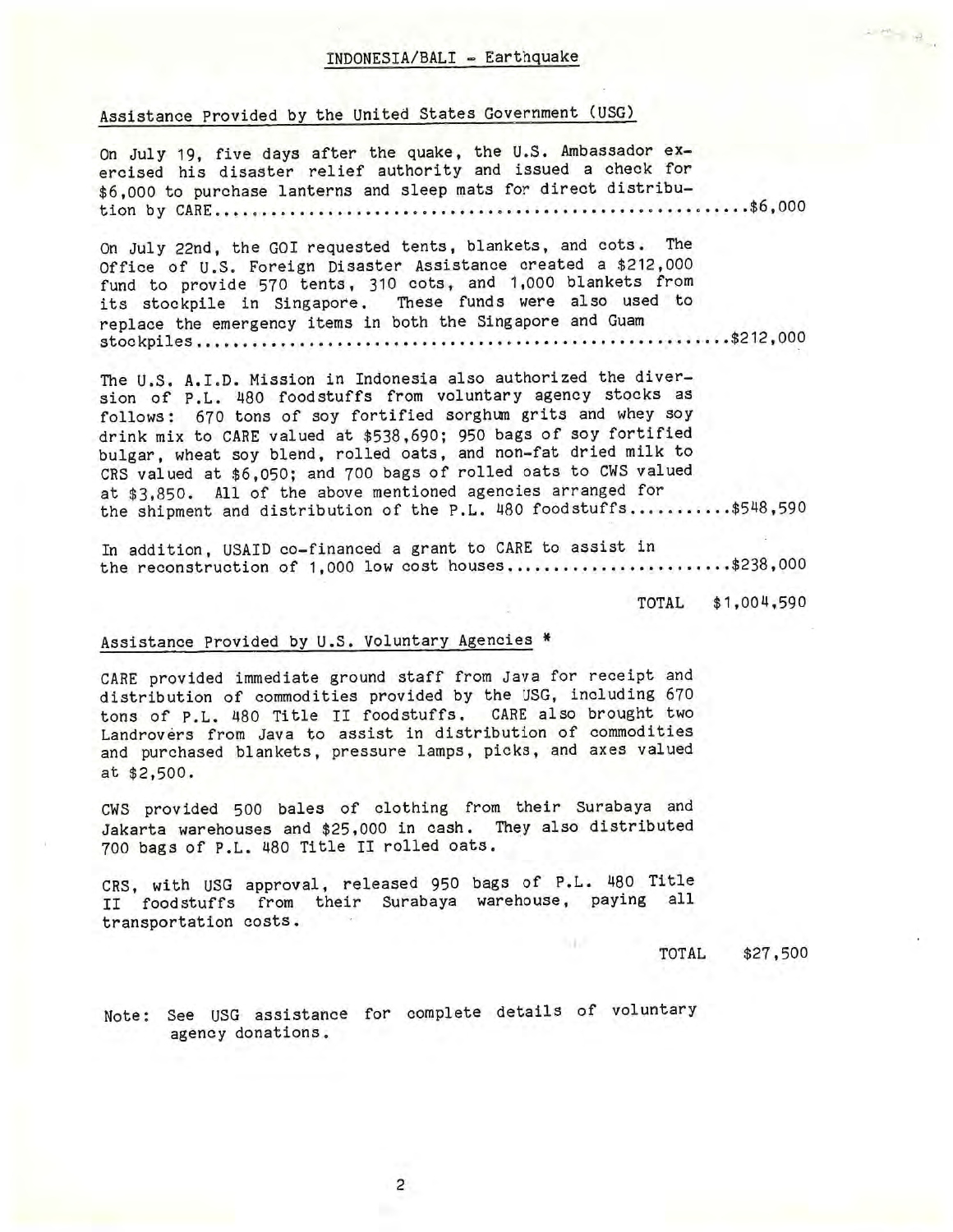#### INDONESIA/BALI - Earthquake

Assistance Provided by the International Community \*

## International Organizations

OXFAM - 10 medical teams whose services were valued at \$50,000

U.N. Disaster Relief Organization (UNDRO) - provided a fulltime disaster relief coordinator for 3 weeks

UNICEF - 20,000 blankets, 440 water filters, 250 tarpaulins, 1,000 lanterns. and medical equipment, all valued at \$71,250

#### Governments

Australia - medicines, food, and cash totalling \$28,800

Canada  $-$  \$38,214 in cash

Japan - \$20 ,000 in cash

Netherlands - \$18,816 in cash

Pakistan - medicines, clothing, and tents worth \$75,000

South Korea - \$6,000 in cash

Switzerland (government and Red Cross) - \$69,551 in kind contribution and \$8,200 in cash to UNDRO

Thailand - 200 tons of rice

#### Voluntary Agencies

Australia Lions Club - \$1,000 in cash

Australian Red Cross  $-$  \$3,118 in cash and \$2,312 in kind

Belgian Red Cross - \$2,484 in cash

Canadian Red Cross - \$6,014 in cash

Catholic Association for Overseas Development (Great Britain) - \$894 in cash

Danish Red Cross - \$4,082 in cash

Finnish Red Cross - \$4,082 in cash

Germany, Federal Republic - \$32,428 in cash